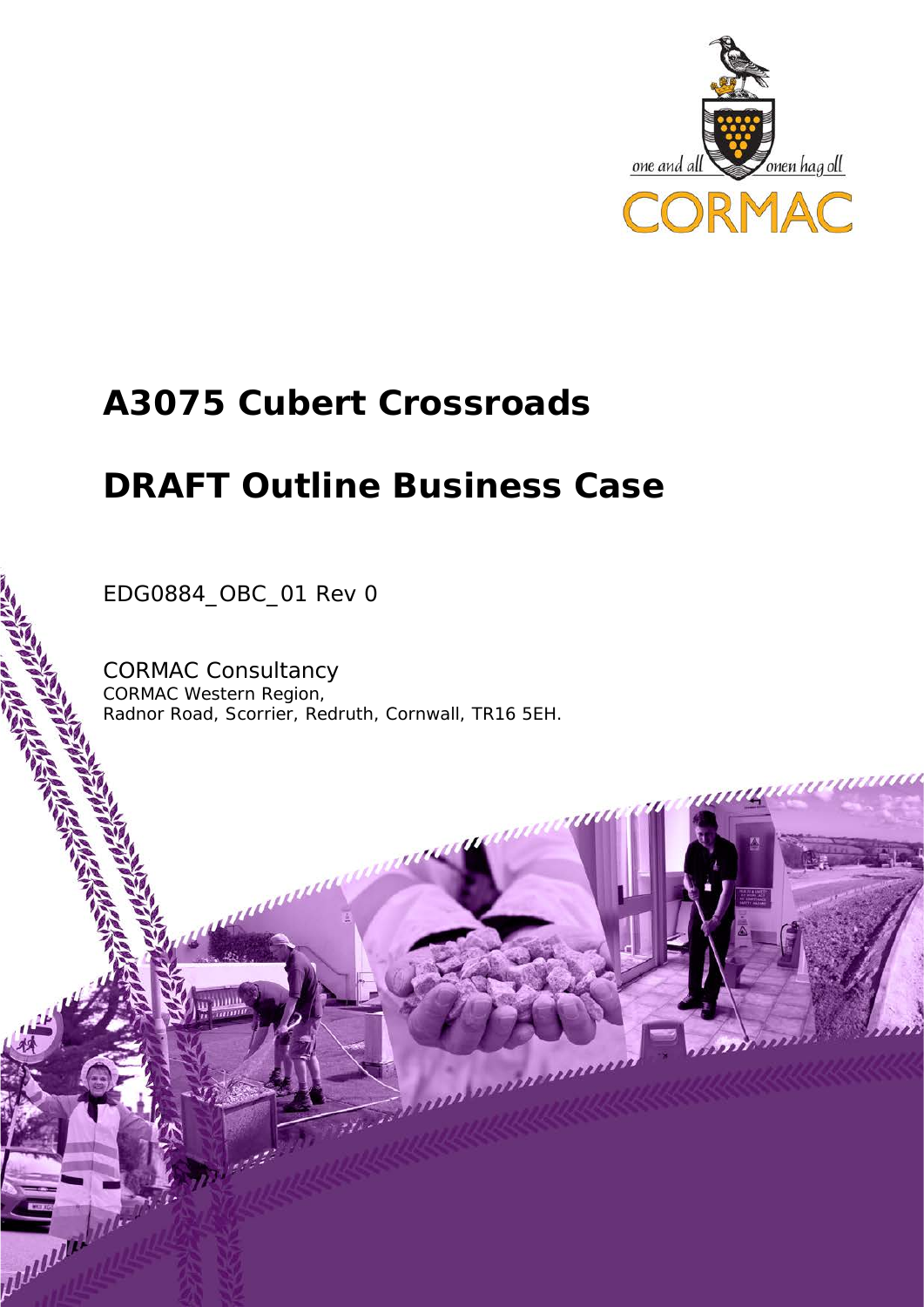| <b>Issue &amp; Revision Record</b> |          |            |                 |            |                  |                  |  |  |
|------------------------------------|----------|------------|-----------------|------------|------------------|------------------|--|--|
| Revision                           | Date     | Originator | Checked         | Authorised | Purpose of Issue | Nature of Change |  |  |
| $\mathsf O$                        | 20.01.17 | ${\sf DP}$ | $\mathsf{NH}\,$ | AA         | <b>DRAFT</b>     |                  |  |  |
|                                    |          |            |                 |            |                  |                  |  |  |
|                                    |          |            |                 |            |                  |                  |  |  |
|                                    |          |            |                 |            |                  |                  |  |  |
|                                    |          |            |                 |            |                  |                  |  |  |
|                                    |          |            |                 |            |                  |                  |  |  |
|                                    |          |            |                 |            |                  |                  |  |  |
|                                    |          |            |                 |            |                  |                  |  |  |
|                                    |          |            |                 |            |                  |                  |  |  |
|                                    |          |            |                 |            |                  |                  |  |  |
|                                    |          |            |                 |            |                  |                  |  |  |
|                                    |          |            |                 |            |                  |                  |  |  |
|                                    |          |            |                 |            |                  |                  |  |  |
|                                    |          |            |                 |            |                  |                  |  |  |
|                                    |          |            |                 |            |                  |                  |  |  |



**Prepared by Engineering Design Group**

If you would like this report in another format, please contact

#### **CORMAC Solutions Ltd**

Head Office Higher Trenant Road Wadebridge **Cornwall** PL27 6TW

**Tel: 01872 323 313**

**Email: customerrelations@cormacltd.co.uk www.cormacltd.co.uk/**

This document has been prepared for the titled project or named part thereof and should not be relied upon or used for any other project without an independent check being carried out as to its suitability and prior written authority of Cormac Solutions Ltd being obtained. Cormac Solutions Ltd accepts no responsibility or liability for the consequences of this document being used for a purpose other than the purposes for which it was commissioned. Any person using or relying on the document for such other purposes agrees, and will by such use or reliance be taken to confirm his agreement to indemnify Cormac Solutions Ltd for all loss or damage resulting therefrom. Cormac Solutions Ltd accepts no responsibility or liability for this document to any party other than the person by whom it was commissioned.

#### **CORMAC Solutions Ltd** Head Office, Higher Trenant Road, Wadebridge, Cornwall PL27 6TW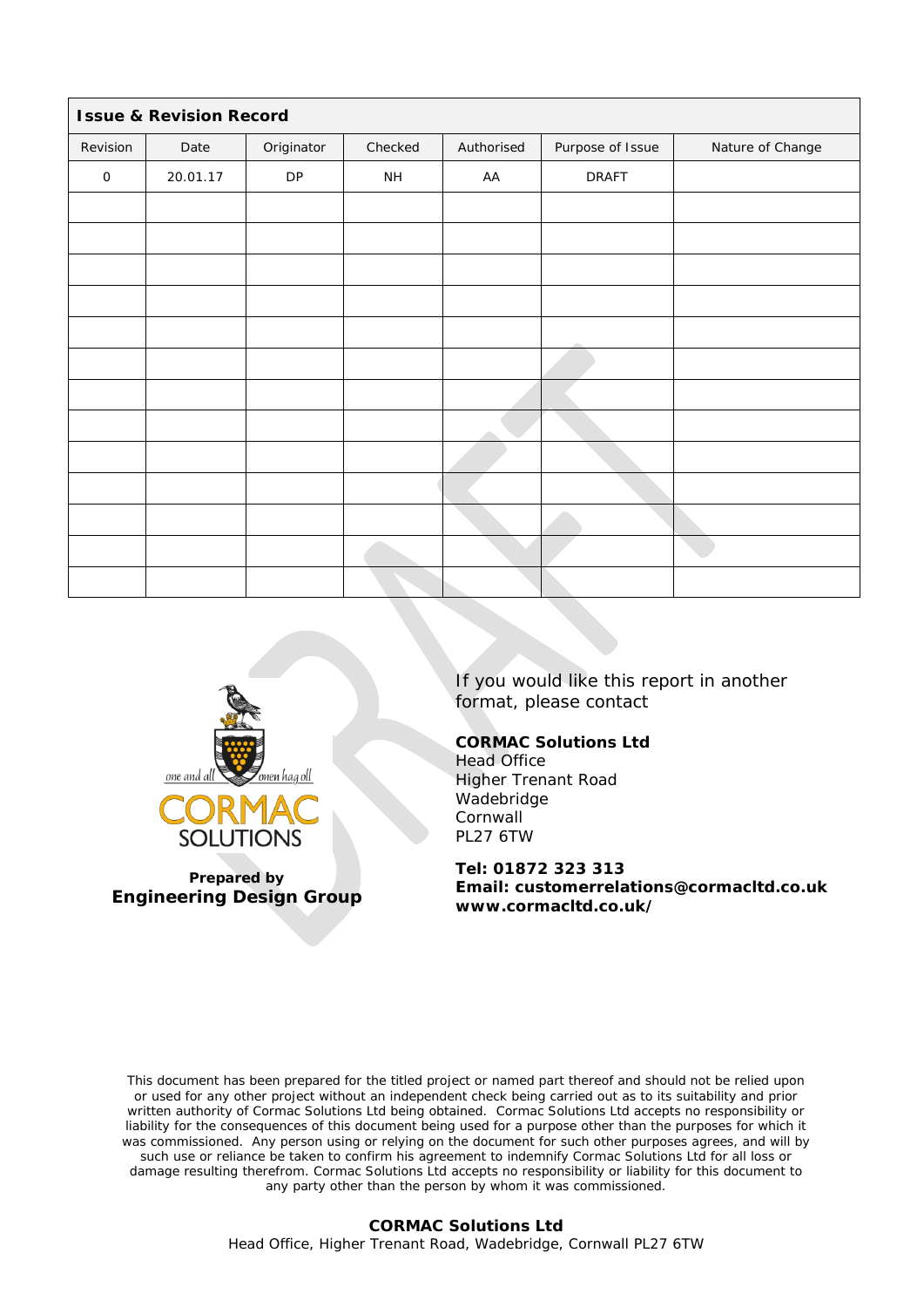## **1 Introduction**

- 1.1 Cormac Solution's Engineering Design Group was commissioned by Cornwall Council to produce an outline business case report for the proposed junction improvement on the A3075 at Cubert Crossroads.
- 1.2 The business case will be used by the Council to justify the need for the new junction and to attract external funding.
- 1.3 3D designs were required to accompany the business case for two separate design options – an online roundabout, predominantly constructed within the public highway; and an offline roundabout, constructed within third part land.
- 1.4 The following report highlights the key issues arising from the Preliminary Business Case Assessment. WSP Parsons Brinckerhoff has undertaken an analytical study of traffic flows which have been used to support the Benefit-Cost Ratio (BCR) calculation for the scheme.
- 1.5 Two separate assessments of the scheme have been undertaken. These were to include and exclude the construction of a scheme on the A30 between Carland Cross and Chiverton Cross, which is named as a committed scheme in the governments Road Investment Strategy (2015 to 2020).

#### **2 Report Structure**

- 2.1 The preliminary design drawings for the scheme can be found in Appendices A and B, while the Preliminary Business Case Assessments can be found in Appendices C and D.
	- 2.1.1 **Appendix A** contains a general arrangement drawing and engineering long sections of an online roundabout, with the roundabout being located in the approximate location of the existing crossroads.
	- 2.1.2 **Appendix B** contains a general arrangement drawing and engineering long sections of an offline roundabout, with the roundabout being located in the field to the northeast of the existing crossroads.
	- 2.1.3 **Appendix C** contains a Preliminary Business Case Assessment for the junction excluding the impact of the dualling of the A30 between Carland Cross and Chiverton Cross.
	- 2.1.4 **Appendix D** contains a Preliminary Business Case Assessment for the junction including the impact of the dualling of the A30 between Carland Cross and Chiverton Cross.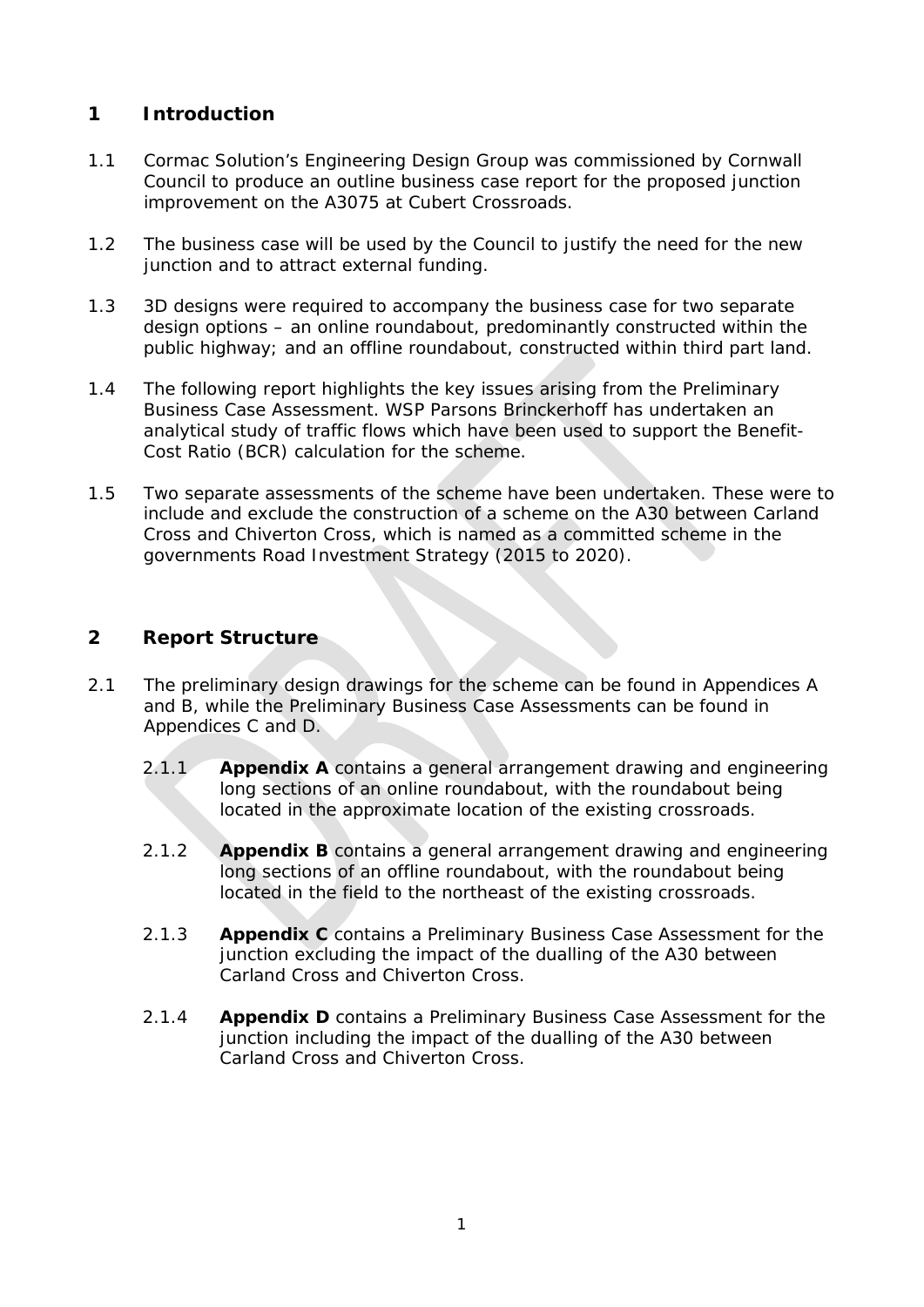#### **3 Summary of Business Case Assessments**

3.1 The following table summarises and compares the results of the two business cases for the scheme.

|                                             | <b>Excluding A30</b><br><b>Scheme</b> | <b>Including A30</b><br><b>Scheme</b> |
|---------------------------------------------|---------------------------------------|---------------------------------------|
| <b>Scheme Construction Cost</b>             | E4.9m                                 | £4.9m                                 |
| Scheme Delivery Cost                        | £5.5m                                 | £5.5m                                 |
| <b>TUBA Benefits</b>                        | $-E11.022$                            | $-E3.271m$                            |
| <b>TUBA Social Benefit-Cost Ratio (BCR)</b> | $-2.76$                               | $-0.82$                               |
| <b>COBA-LT Benefits</b>                     | £2.303m                               | £2.066m                               |
| COBA-LT Safety Benefit-Cost Ratio (BCR)     | 0.58                                  | 0.52                                  |
| <b>Combined Economic Assessment Cost</b>    | $-E8.719m$                            | £-1.206m                              |
| <b>Combined Economic Assessment BCR</b>     | $-2.18$                               | $-0.3$                                |

**Table 3.1 – Summary of Business Case Assessments**

#### **4 Key Issues Arising from the Assessments**

- 4.1 From reviewing the business cases, the following key issues have been identified:-
	- 4.1.1 Traffic modelling was undertaken from 2015 to 2030 in accordance with the Local Plan.
	- 4.1.2 The traffic modelling has been undertaken using the neutral month AM and PM peak hour matrices, hence the appraisal does not include interpeak, off-peak or seasonal time periods. This therefore covers only 506 hours out of a total 8,760 per year, which does not fully reflect the off-peak dis-benefits which would reduce the BCRs further and complete the study in a similar way to that carried out for major schemes.
	- 4.1.3 Assuming the A30 dualling scheme between Chiverton Cross and Carland Cross does not get built, the anticipated traffic flows on the A3075 will be higher when compared to a scenario where the A30 dualling scheme is built.
	- 4.1.4 The traffic volumes are heavily biased for the A3075, limiting gaps on the side roads for vehicles attempting to turn out onto the main road. This introduces additional delay to traffic on the side arms.
	- 4.1.5 The provision of a roundabout would have an adverse impact on journey times for through traffic on the A3075 (a strategic route) as well as on the side roads.
	- 4.1.6 The junction is ranked 146<sup>th</sup> in Cornwall on the 2016-2017 accident site listing. Current accident statistics do not present a compelling case for prioritising this junction over other sites within Cornwall.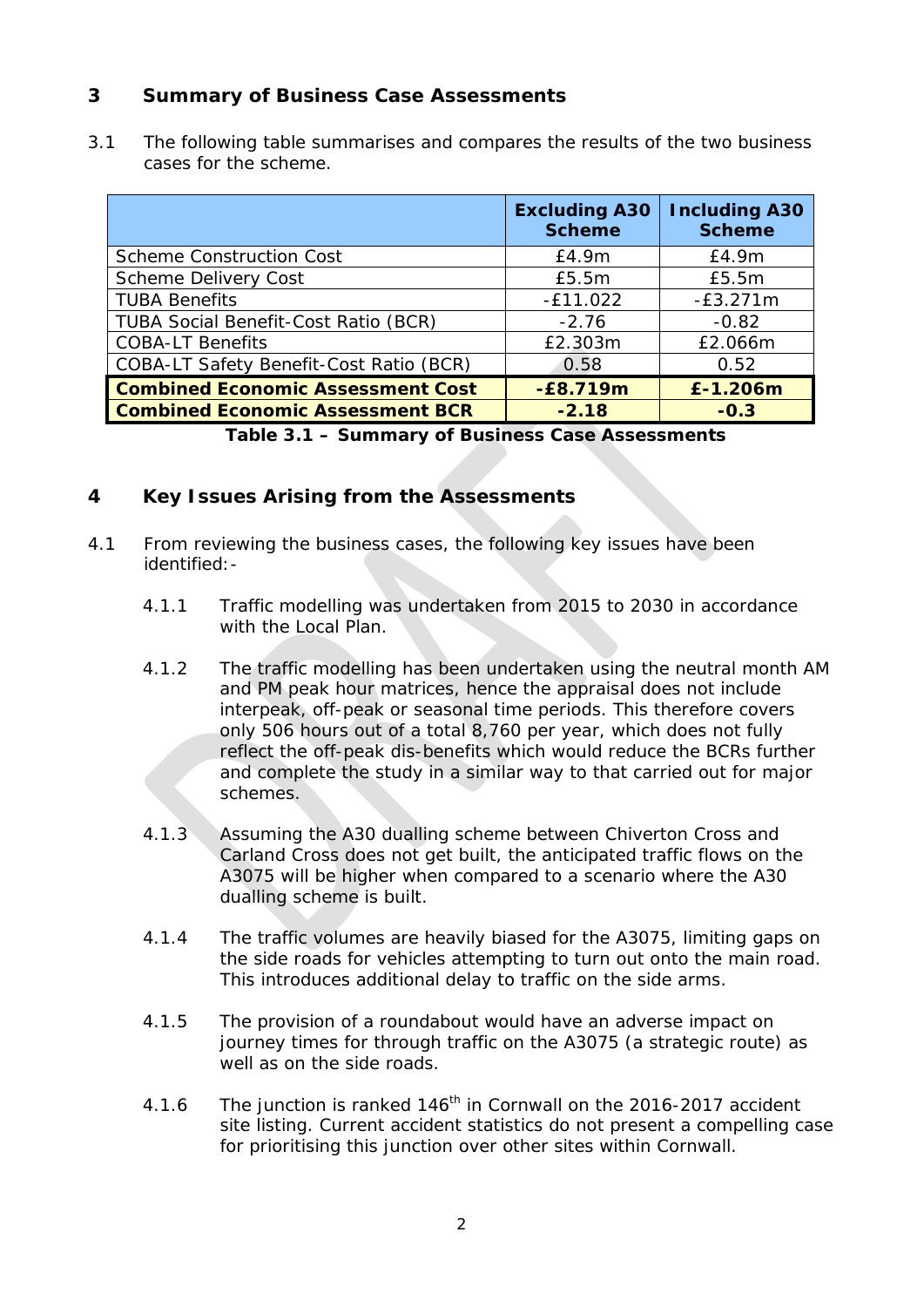#### **5 Discussion**

- 5.1 The overall Benefit-Cost Ratio (BCR) for the scheme has been calculated as negative as a result of the impact on journey times for road users. This is mainly on the A3075 as a result of vehicles slowing on the approach to the roundabout and negotiating the central island. This is further impacted as a result of predicted difficulties in exiting the side roads, caused by the biased traffic volume on the A3075.
- 5.2 In order to achieve a positive BCR, a scheme which would not impact on the A3075 flows, journey times and journey reliability would be required. Of the options investigated and presented in the Options Appraisal Report (November 2015), the single lane dualling and underpass options would achieve this, discounting the roundabout and Traffic Signals designs.
- 5.3 The underpass option would not impede the north / south A3075 traffic movement; however the cost to construct the scheme at close to £10m would prevent the ability to deliver a positive BCR.
- 5.4 The single lane dualling option, although cheaper at £3.4m may not deliver the same safety benefits of the roundabout, which would be required in order to achieve a positive BCR.
- 5.5 The alternative options of the single lane dualling, traffic lights and underpass were previously discounted as part of the Option Appraisal Report, where a WebTAG assessment evaluated all of the options individually against a predetermined criteria and weighting. Each of the options was assessed for its impact on the environment, economy, accessibility, cost and technical standards, with the roundabout scoring as the most favourable design.

### **6 Conclusion**

- 6.1 The provision of a roundabout at Cubert Crossroads does not provide a strategic case for the scheme as it does not unlock any significant levels of economic growth, with only limited contributions towards the Council's strategic transport aims.
- 6.2 The negative BCR for the scheme, both with and without the A30 scheme represents poor value for money and unlikely to attract external funding.
- 6.3 Alternative schemes, which would have a lesser impact on journey times may still not deliver a positive BCR as a result of higher cost or lower accident savings.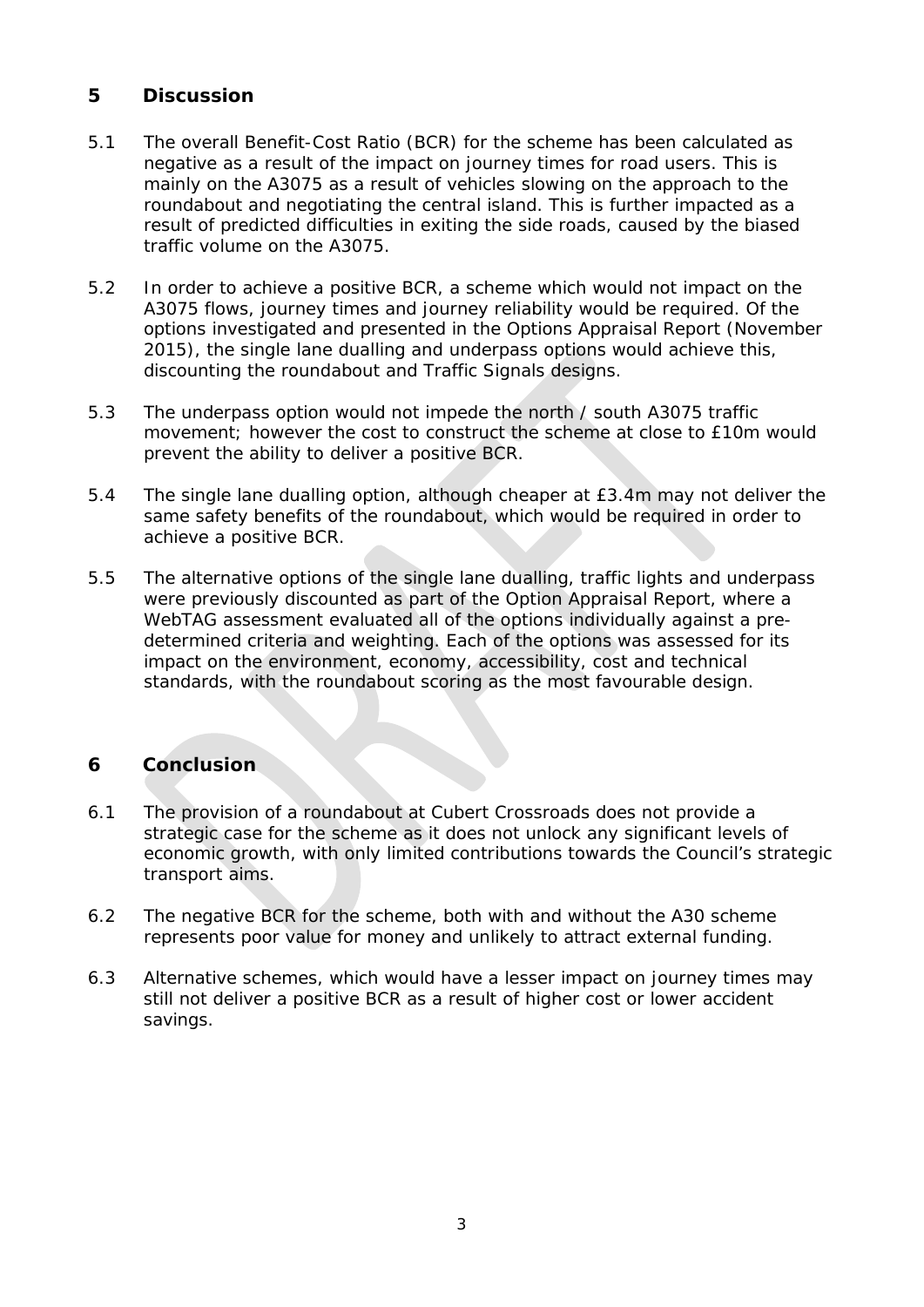**Appendix A – Online Roundabout Design Drawings**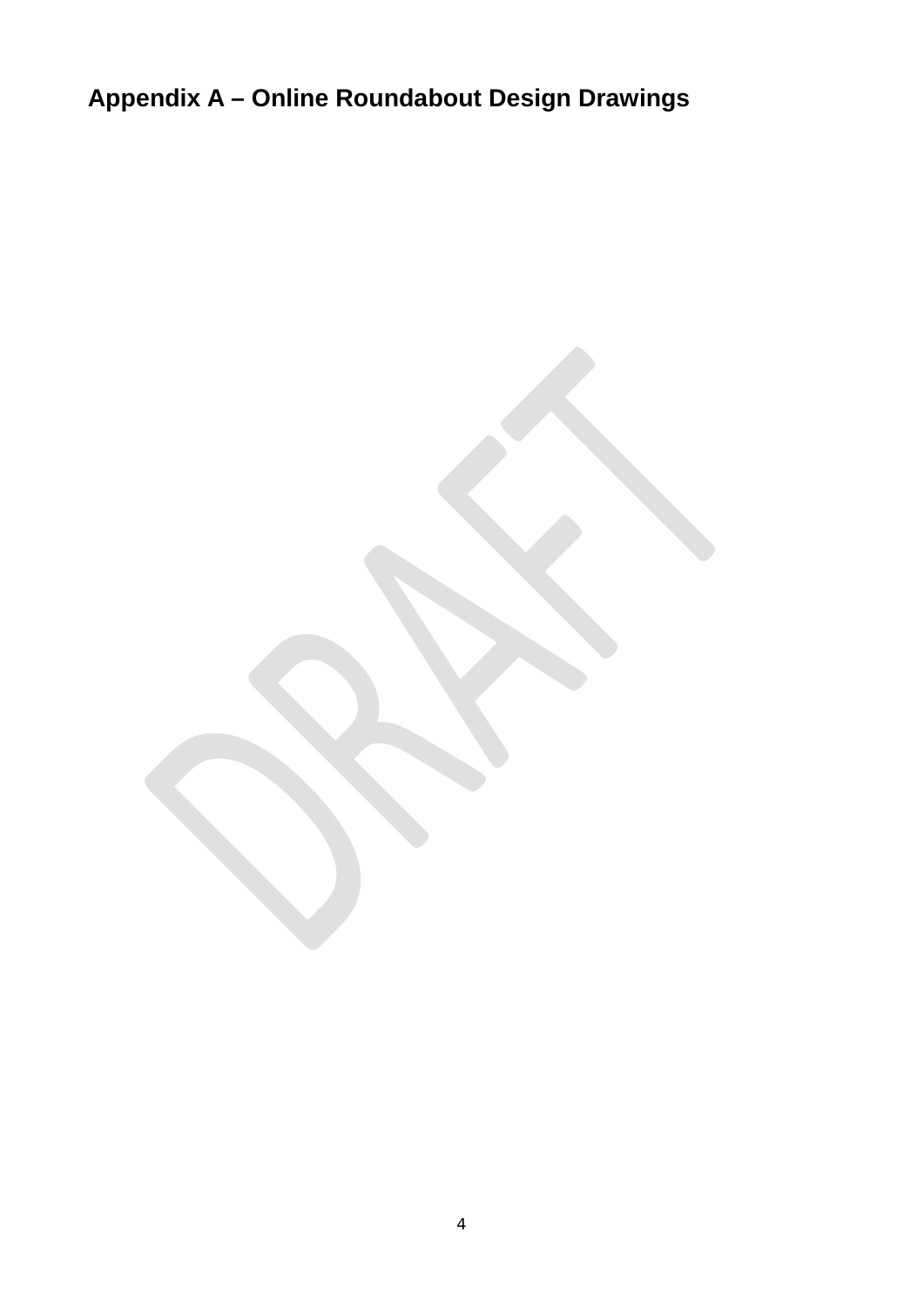**Appendix B – Offline Roundabout Design Drawings**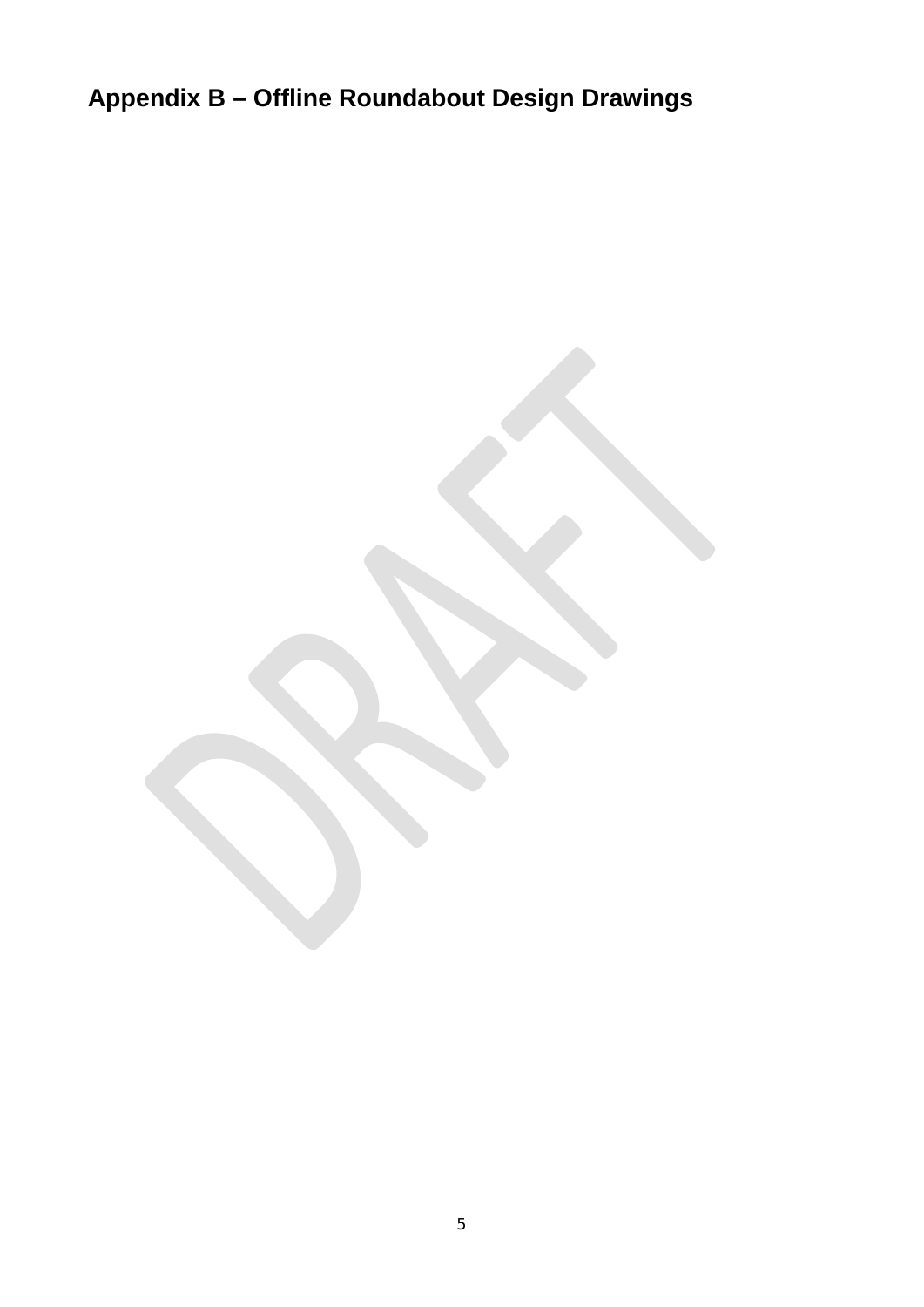**Appendix C – Preliminary Business Case Assessment 1 (Excluding A30 Carland Cross to Chiverton Cross Scheme)**